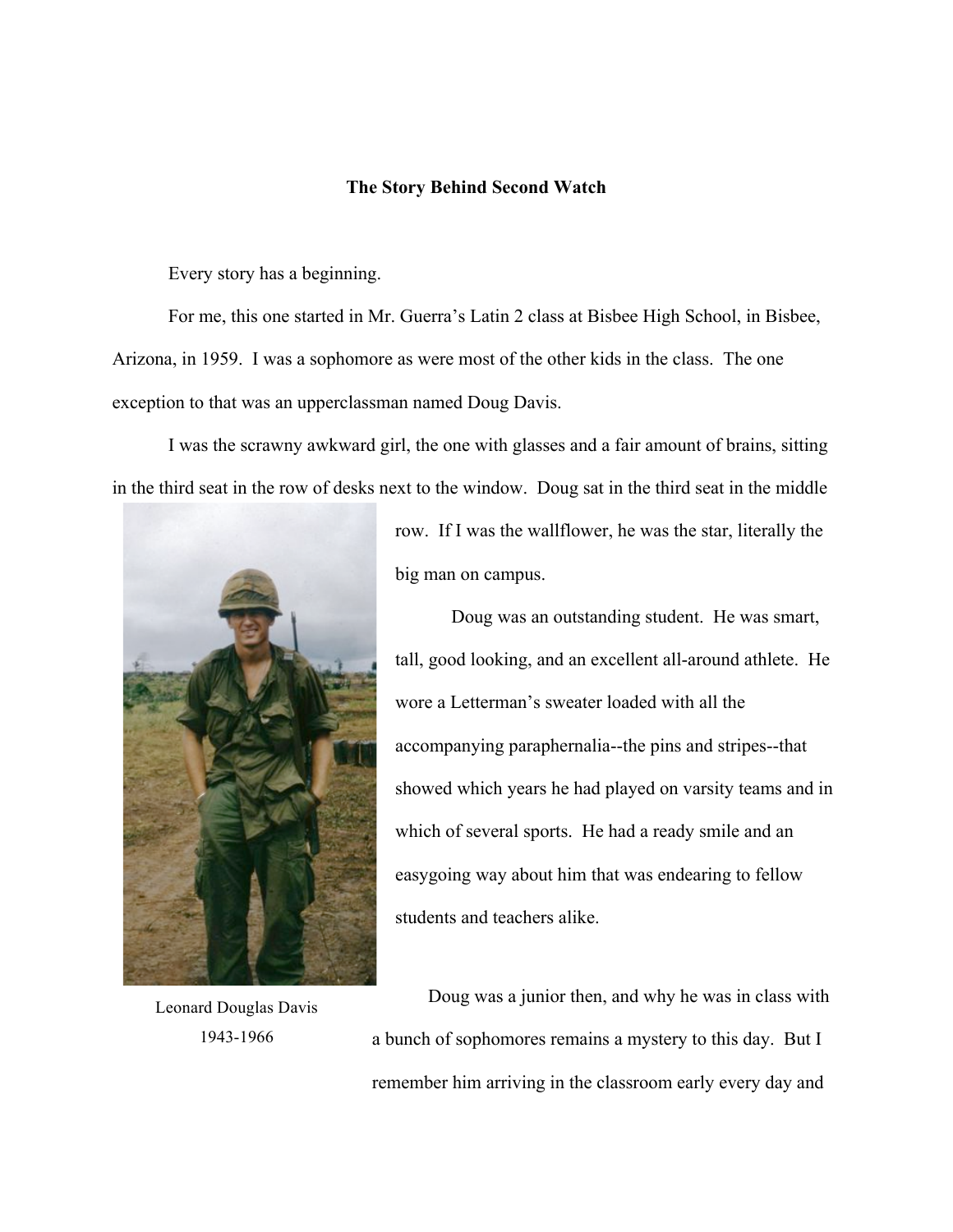then standing beside his desk waiting for the teacher to show up. He moved from foot to foot with certain impatient grace, like a restless, spirited racehorse ready to charge out of the starting gate. As soon as the teacher called the class to order, Doug was on task. His homework was always done and done right. He always knew the answers. He put the entire class on notice that he was there to learn. He wasn't mean or arrogant about it; he was simply focused.

 It turns out that Latin 2 was the only class I shared with Doug. My talents didn't carry over to the kinds of advanced math and science classes in which he excelled. But in that one class we had in common, Doug was the yardstick by which I measured my own efforts. When Mr. Guerra allowed some of us to do an extra credit paper to help improve our grades, mine came back with a life-changing notice on it written in bright red pencil: "A+/Research worthy of a college student." I was a high school sophomore, but that was the first time anyone had ever hinted to me that I might be college material. That was a milestone for me. In case you're wondering what kind of a grade Doug got on *his* paper, don't bother. He already had straight As in the class. He didn't need any extra credit.

 I was a bookish young woman, and I know that Doug and I were often the only two students prowling the stacks looking for books after Mrs. Phillippi threw open the school's library doors before class in the morning. Doug was a voracious reader, and so was I. I mostly read novels. I believe he was one of the only kids in the school who checked out and read all the volumes from Edward Gibbon's *Decline and Fall of the Roman Empire.*

 The guy was a hunk. It's beyond doubt that I had a crush on him at the time. Since he was clearly out of my league, I simply admired him from afar and let it go at that. When Doug's class graduated from Bisbee High in 1961, he was the valedictorian. I know I attended the graduation ceremony because I was in the school band, playing endless repetitions of *Pomp and*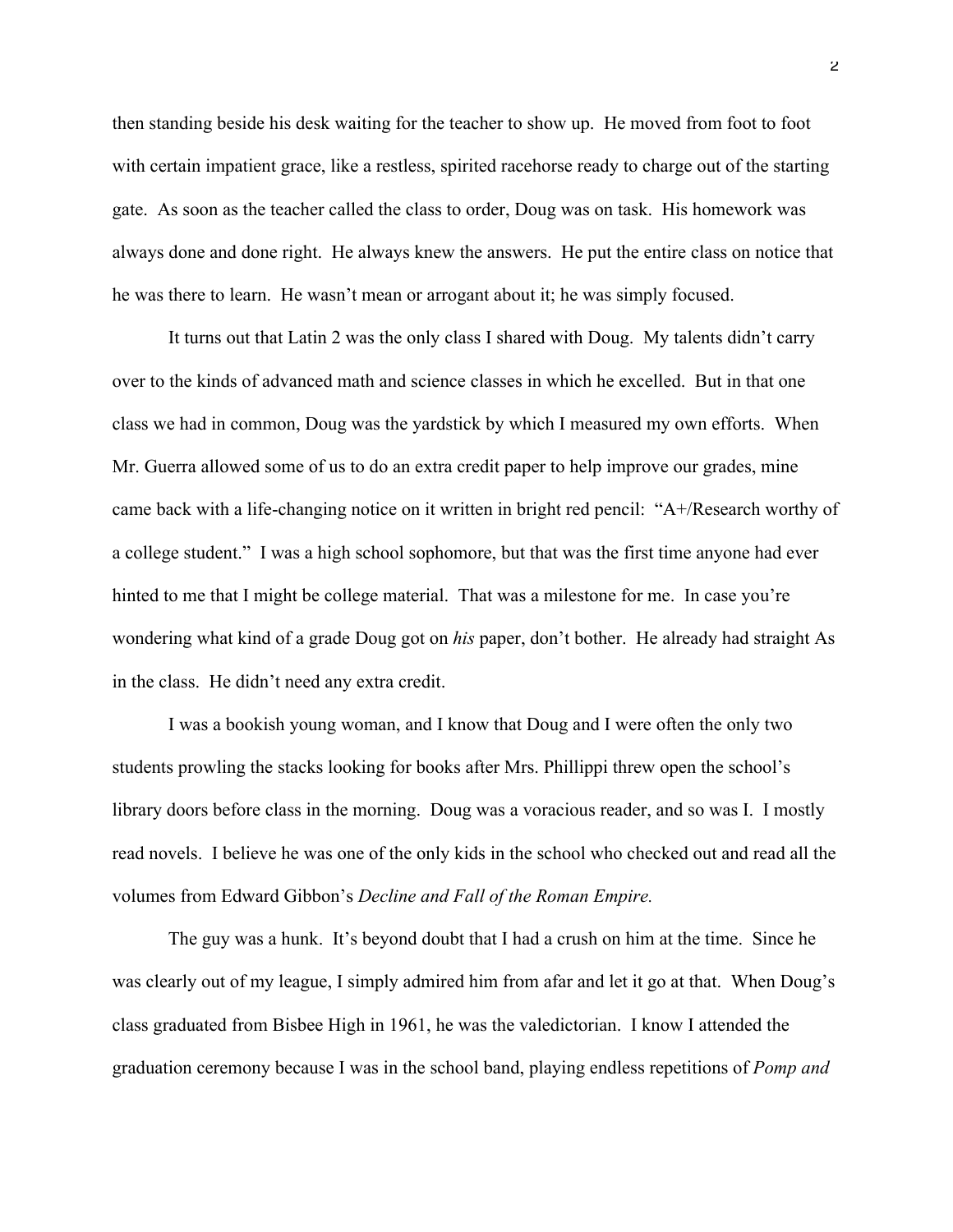*Circumstance* while members of the class marched to their places under the bright field lights shining over the infield in Bisbee's Warren Ballpark. I'm sure I heard Doug's valedictory address; unfortunately I don't recall any of it.

 Once Doug graduated, he disappeared from my frame of reference. I had no idea that he had gone on to West Point and that from there, after attending Ranger school in 1965, he had shipped out for Vietnam.

 My life went on. I, too, graduated from Bisbee High School. With the help of a scholarship, I became the first person in my family to attend and graduate from a four-year college. I had always wanted to be a writer. In 1964, when I sought admission to the Creative Writing program at the University of Arizona, the professor in charge wouldn't let me enroll due to my being a girl. "Girls become teachers or nurses," he told me. "Boys become writers."

 That's why, when I graduated from the U of A in May of 1966, it was with a degree in Secondary Education with a major in English and a minor in History. By the end of that summer, I was hired as a beginning English teacher at Pueblo High School in Tucson. Sometime early that fall, I received a letter from my mother telling me that Doug Davis had been killed in Vietnam.

 This was long before the advent of the Internet or Facebook or Twitter or any of the other many devices that allow us to stay in touch with one another. By the time my mother's letter arrived, the funeral had already taken place. I was not a close friend of Doug's. No one thought to notify me in a more timely fashion, and my mother sent the information along as an interesting scrap of news from home the way she always did--in her own sweet time.

 Tucson is only a hundred miles from Bisbee. If I had known about the funeral before it happened, I would have made an effort to be there for it. The upshot was, of course, that since I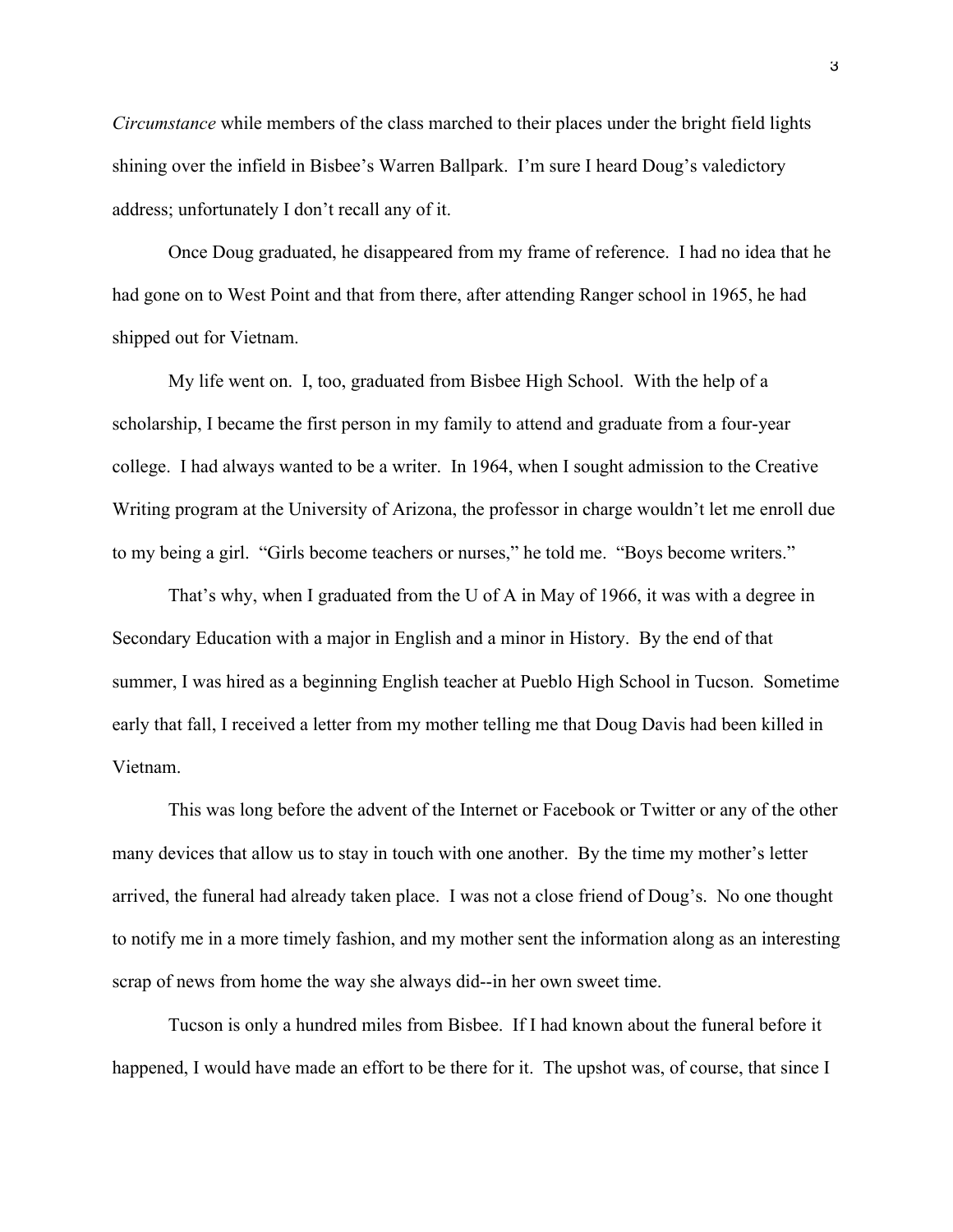didn't know, I wasn't there. I suspect that a shard of guilt over my unwitting absence stayed with me through the years--a splinter in my heart that periodically festered and came to the surface.

 The first instance of that occurred in the early eighties, shortly after I moved to Seattle. A cardboard replica of the Vietnam War Memorial came to town and was put on display at Seattle Center. My children and I were living downtown then. One afternoon, I took my two grade-school aged kids to Seattle Center to see it. Doug's name was the only one I looked up, shedding tears as I did so, explaining to my puzzled children that Doug was someone I knew from Bisbee, a soldier, who had died in a war. It was only then, in looking up his name, that I learned Douglas was his middle name. His first name was Leonard, but no one in Bisbee ever called him that. Back home he was simply Doug--Doug Davis.

 Time passed. Despite the opinion of that Creative Writing professor about girls' inability to write, I nonetheless managed to do so. I wrote nine Beaumont books as original paperbacks. When my first hardback, *Hour of the Hunter,* was published, my first publisher-sponsored book tour took me to Washington, DC. One afternoon, between events, I asked my media escort to take me to the Vietnam Memorial. It's the only "tourist" thing I've ever done on a book tour before or since. While I was there, walking past that long expanse of black granite with all those thousands of names carved into it, again there was only one name that I searched out and touched--Doug's.

 More time passed. I wrote more Beaumonts and the first Joanna Brady book, *Desert Heat.*  For years the grand opening signings for my books were held at the Doghouse Restaurant in downtown Seattle. By the time Joanna # 2, *Tombstone Courage,* went on sale in 1995, the Doghouse had closed, so we had the grand opening at a Doghouse wannabe, a short-lived place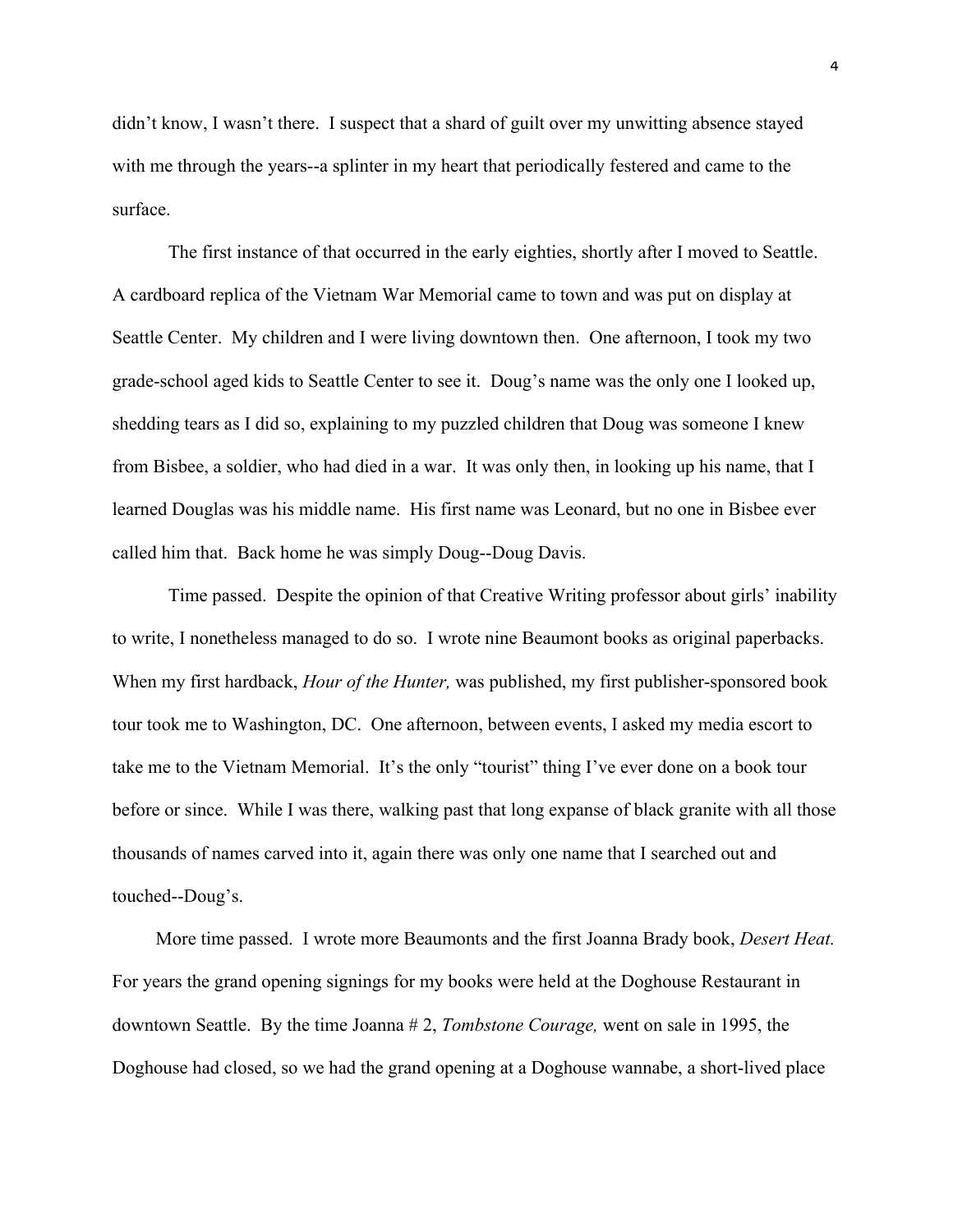called the Puppy Club. I was seated at the signing table when a woman came up to me, introduced herself as, Merrilee MacLean, and asked, "Have you ever been to Bisbee, Arizona?"

"I was raised in Bisbee, Arizona," I told her.

 Merrilee followed up with another question. "Did you ever know someone named Doug Davis?"

"Of course I knew Doug Davis!"

 For the next several minutes, Merrilee told me about her sister, Bonnie Abney, who at the time was living in Florida. Bonnie had been engaged to marry Doug when he died. According to the sister, Bonnie had been a flight attendant back then. She'd had a bag packed to go to Japan for Doug's R & R at which time they planned to be married. Instead, at age 22, he came home to Bisbee in a flag-draped casket. Bonnie was in her mid-twenties when she waited alone, standing by a lonely railroad siding in the middle of the Arizona desert. Nearby, two Davis family friends sat in a parked car. Eventually a speeding freight train hove into view. First it slowed; finally it stopped. The door on one of the cars was rolled open, allowing attendants from Dugan's Funeral Chapel to unload Doug's casket from the train and into a waiting hearse.

 According to Merrilee, some months before the *Tombstone Courage* signing, Bonnie had read the first Joanna Brady book, *Desert Heat.* In it, a drug cartel's hit man guns down Joanna's husband, Andy. In the aftermath of Andy's death, there's a moving funeral scene that takes place in Bisbee's Evergreen Cemetery, the same cemetery in which Doug is buried.

 As soon as Bonnie read that scene, she was convinced there had to be some connection between whoever wrote the book and her beloved Douglas. For months afterwards she carried that eventually very tattered paperback volume around in her purse because she couldn't let go of the idea of that connection, and of course, she was absolutely right. There was a very real tie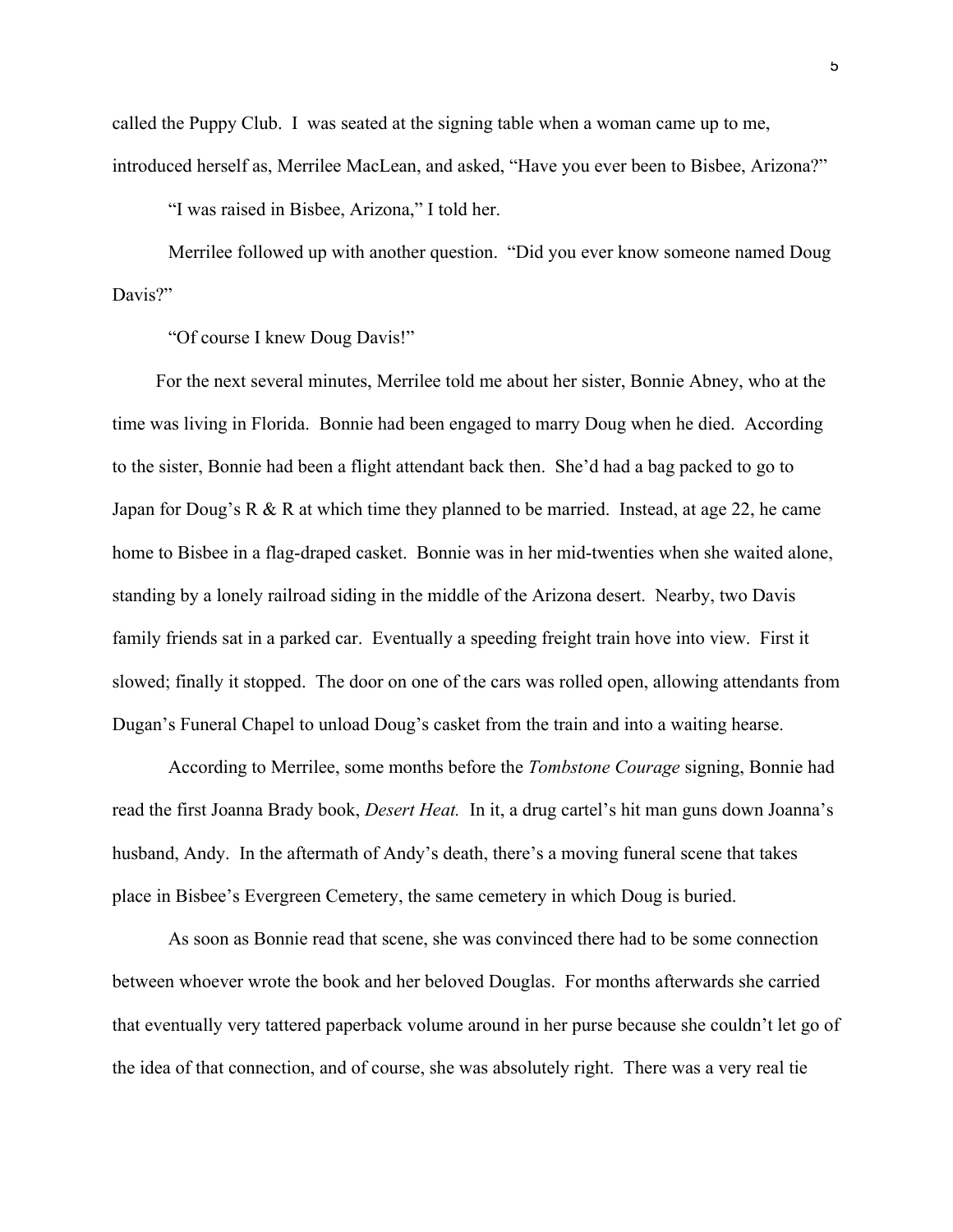between Doug Davis and the woman who wrote the book--that gangly girl from Mr. Guerra's Latin 2 class.

 Bonnie's family hailed from Alaska originally, but many of her relatives had settled in the Seattle area. The next time she came to town to visit, she and I got together for lunch. I went armed with my collection of Bisbee High School yearbooks, my *Cuprites.* 

Our meeting was supposed to be lunch only, but we huddled over those books for a good three hours. Bonnie knew some of Doug's classmates from West Point, but she knew almost nothing about his high school years. The photos from the yearbooks filled in some of those blanks. We saw Doug in his various sports uniforms; Doug as Valedictorian of his class; Doug in a toga for the Latin Club's annual toga party; Doug in the National Honor Society. And as we examined those photos, a lasting friendship was formed. Bonnie Abney and I have been friends ever since.

 During lunch she told me a little about how she met Doug on a blind date in Florida in the fall of 1965 after he graduated from West Point and before he went to Ranger school. She told how their short time together was inadvertently extended by the arrival of Hurricane Betsy. She told how lost and alone she felt after he died. She told me of her marriage to someone else some six years later--a relationship that was not as successful as it had promised to be.

 Bonnie's days with Doug have remained a treasured time in her life. I understand that. As a writer I saw that happen with Beau in the aftermath of his torrid romance with Anne Corley. She shot through his life like a shooting star and then was gone as suddenly as she came. While after lots of years and many books Beau eventually found happiness with Mel Soames, Anne will always remain an indelible and important part of his life.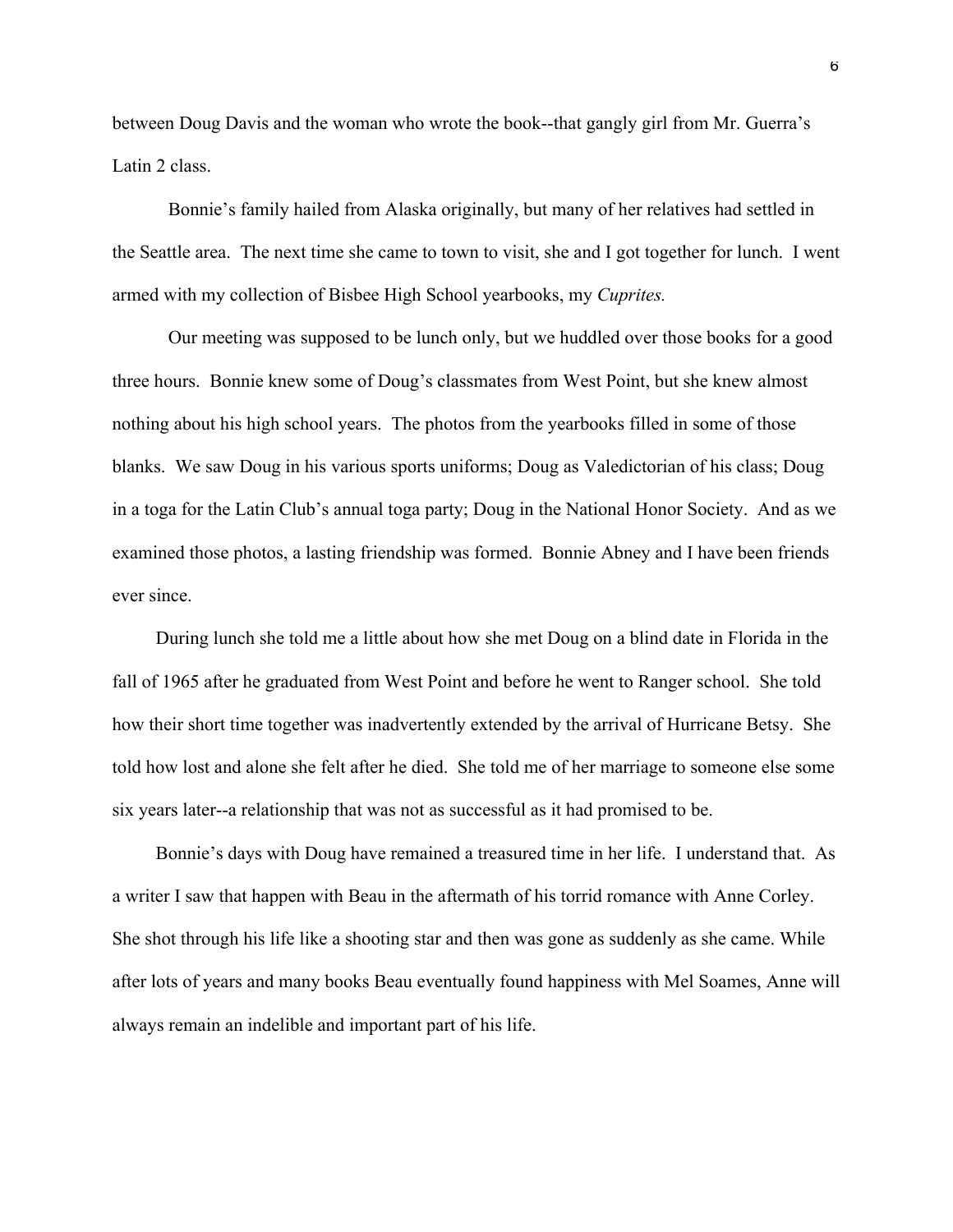After our lunch together, Bonnie and I stayed in touch with Christmas cards and periodic short visits. After a career with the airlines, first as a flight attendant and later as director of training, she went on to write a book on management. Later she opened and ran her own management-consulting agency, one that trained executives for major companies all over the globe. A few years ago she left Florida behind and retired to a place in the Pacific Northwest on Whidbey Island.

 In the meantime, I was writing books, one after another. It was invisible to me, but between one Beaumont book and the next, a certain period of time would have elapsed both in fiction and in real life. Not only was I getting older, so was J.P. Last summer, as I prepared to write Beaumont  $#21$ , my son suggested that since Beau was getting a bit long of tooth, perhaps it was time for me to consider writing a Beaumont prequel.

 People often ask me where I get my ideas. They come from things people say to me and from things I read. According to my husband, ideas go into my head where they undergo a kind of "Waring Blender" transformation. When they come back out, leaking through my fingertips into the keyboard on the computer, the stories are different from how they went in.

 The other thing about writing books is that they take more thinking than they do typing- approximately six hundred hours of the former and three hundred hours of the latter.

 About six months ago now, I sat in this very chair in front of a burning gas log, wondering what on earth I was going to put into the next Beau book. In 20 previous books, written over a period of 30 years, Beau had evolved into a somewhat curmudgeonly old cuss, a guy with a pair of chronically bad knees, a somewhat younger wife, and a full panoply of coworkers, friends, and relations. The idea of seeing Beau at a younger age had some appeal, so I went back to *Until Proven* Guilty*,* Beaumont # 1, and started reviewing his history.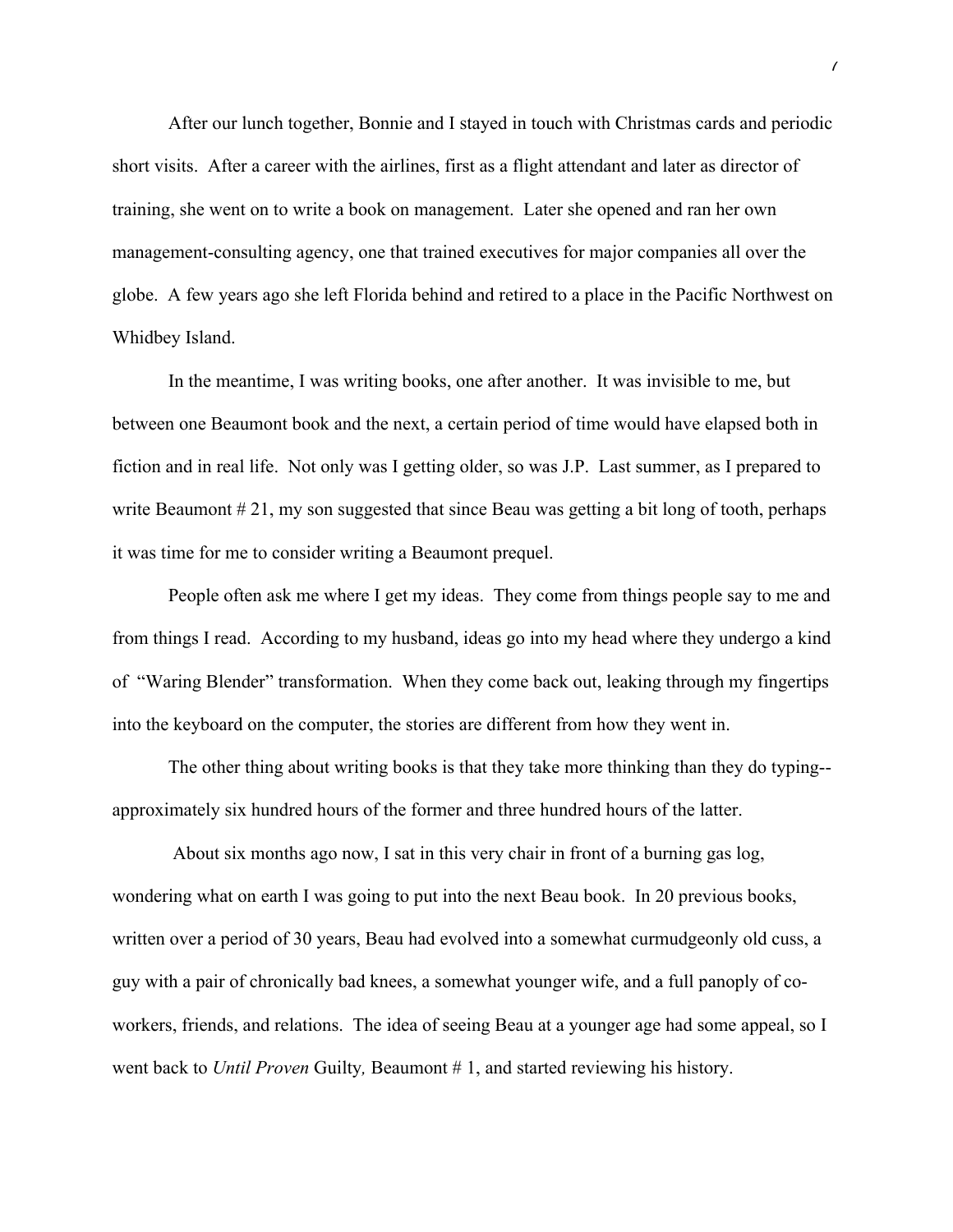I was halfway through that book, reading about his experiences with his dying mother, when I came upon the word Vietnam. It was almost as if someone had flipped a switch in my head. Had Doug Davis lived and had Beaumont been real, the two of them would have been about the same age. They would have served in the same war. What was there to keep me from blending fact and fiction and having the two of them meet in Vietnam?

 That very evening I wrote an e-mail to Bonnie Abney, telling her about my idea and asking for her help. She wrote back the next day, signing on for the project. The result of our collaboration is woven into the fabric of Beaumont # 21, *Second Watch.* 

Over the course of the next several weeks and months, Bonnie was kind enough to share with me the details of her life back then and of her life now. She allowed me access to some of the letters she received after Doug's death. The sympathy notes came from fellow officers, some of whom had been classmates of Doug's at West Point, as well as from guys with whom he served in Vietnam. In the process, I began to gain some insight into the young man Doug Davis became after I lost sight of him.

 As I first learned in Seattle Center, in the army, his given name, Leonard, held sway. The men he served with knew him not as Doug but as Lennie D. They told stories of his days in the 35th Infantry; about how he spent his spare time playing poker, writing letters and reading. Several of them mentioned that one of his favorite books, one he read over and over from beginning to end, was William Shirer's *Rise and Fall of the Third Reich.* Their notes revealed instances of his innate kindness and of his natural ability to lead his men. He was known for taking raw recruits and molding them into capable soldiers in a platoon that was considered one of the best. He was a smart and dedicated leader who was able to spout off plenty of colorful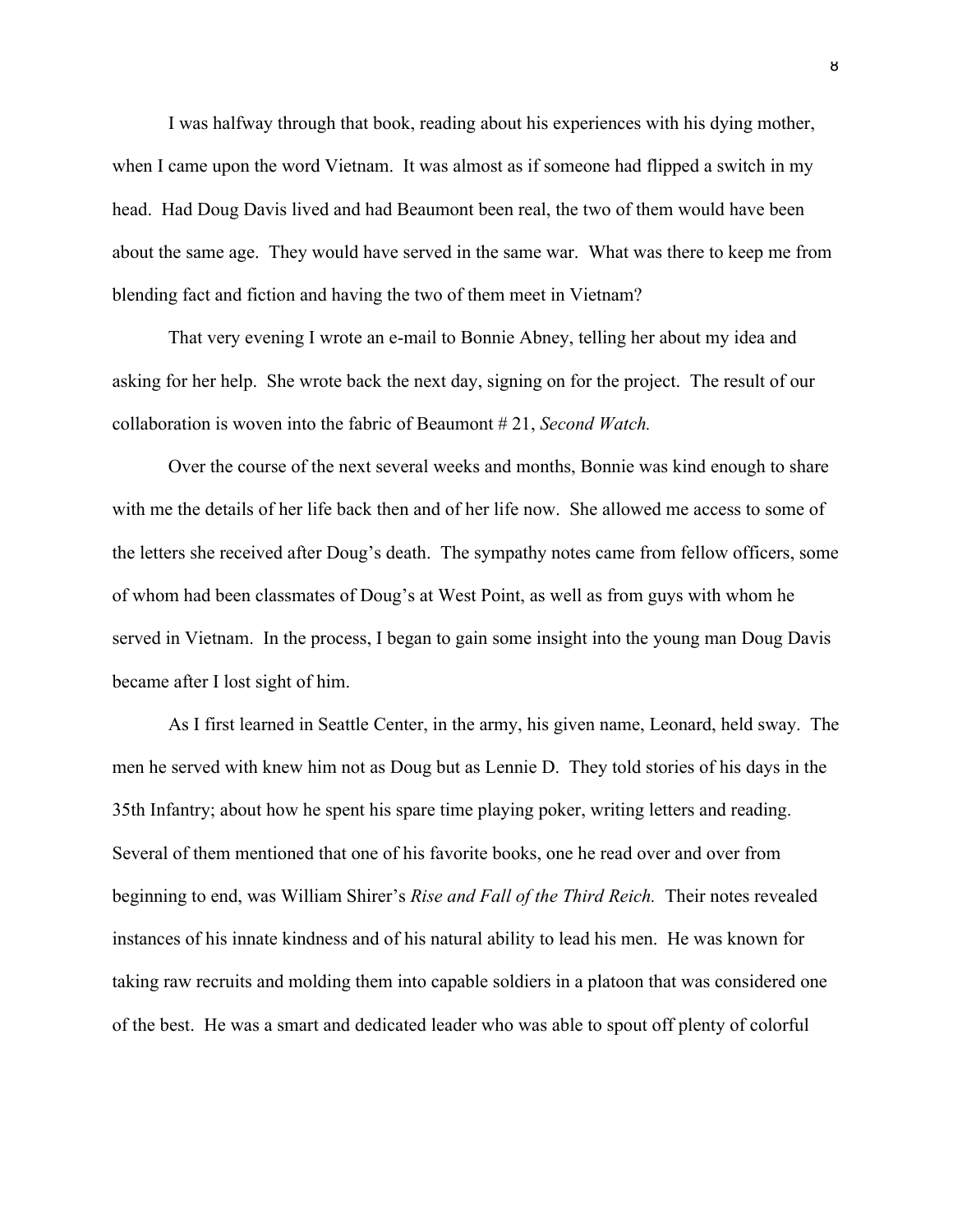language when a dressing down was required. Soldiers who found themselves taking heat from Lennie D. for some infraction or other, never made the same mistake twice.

 Through that correspondence, I learned about how Doug and three other officers from Company C, while sitting around a card table in their quarters and playing poker one day, heard a news report about how the Vietcong were a supposedly a very superstitious lot, especially when it came to seeing the playing card, the Ace of Spades.

 The four second lieutenants embarked on a psychological warfare program in which they made a practice of leaving an Ace of Spades calling card with the body of every dead VC soldier. The problem with that, of course, was that each deck of cards contained only one Ace of Spades, and when it came to playing poker, 51-card decks didn't really measure up. Eventually one of the four wrote to the card manufacturing company. His letter was forwarded to a company executive who had lost a son in World War II. The man was only too happy to comply.

 Within days, Company C had an ever-ready supply of decks of cards containing nothing *but* Aces of Spades. At first those special decks were shipped postage paid, only to Company C. As word spread, however, so did the program, as the card company continued to ship all-Ace of Spades decks of cards to other soldiers serving anywhere in the war zone. Remnants of that Ace of Spades tradition continue in the U.S. military to this day.

Doing research is the easy part of creating a book. Writing it means work.

 Eventually, with all the Doug Davis material pulled into a master file, it was time for me to start the actual writing. In *Second Watch* we first meet Beau and his wife, Mel, as they head for Swedish Hospital in Seattle where Beau is scheduled to have dual knee-replacement surgery. While in the hospital and under the influence of powerful narcotics, he encounters a whole series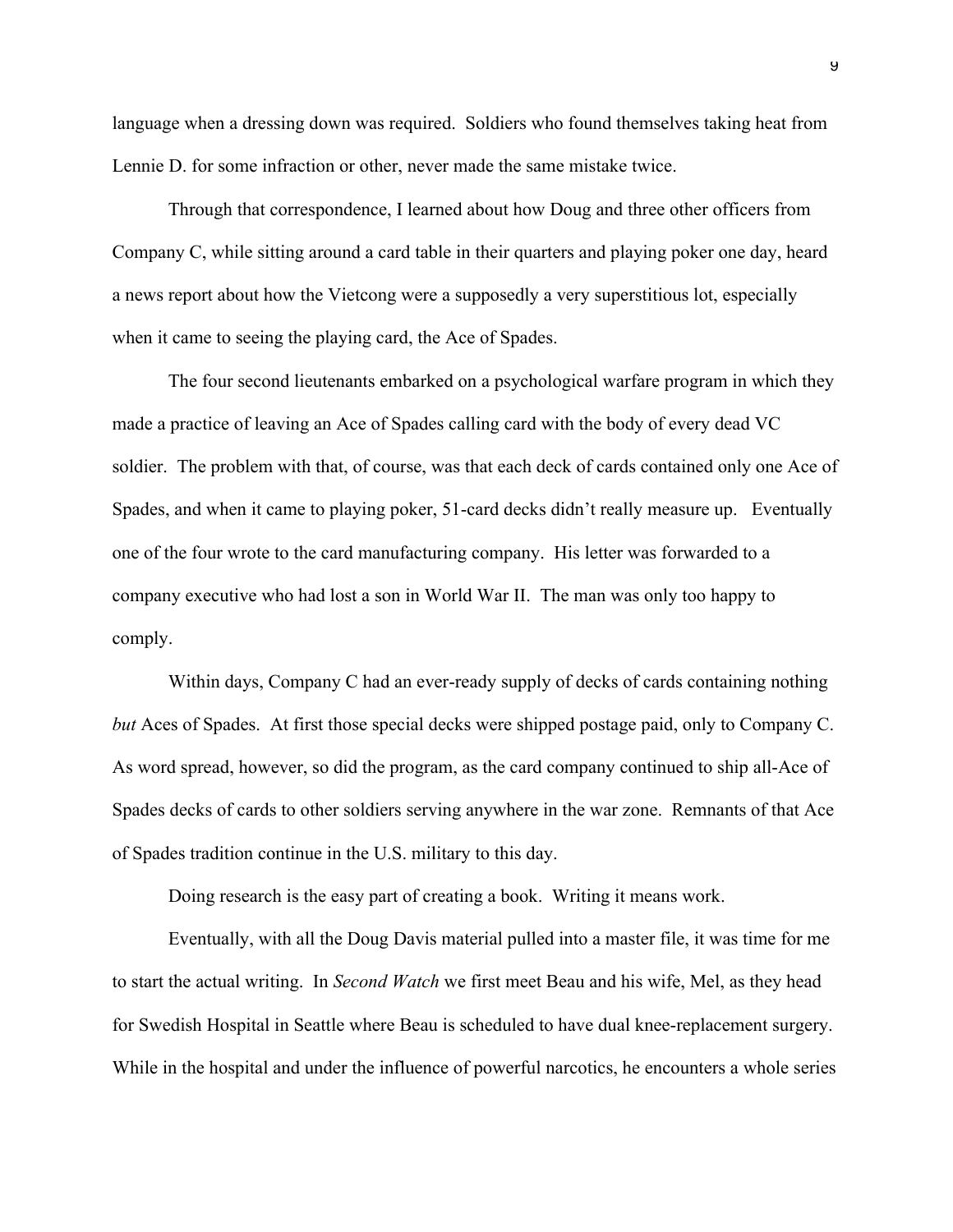of dreams that offer glimpses of his past. Through the dreams, Beau encounters former and reviews long-ago cases.

 One of those, the first case he handled after his promotion to the homicide squad at Seattle P.D., deals with the still-unsolved murder of a young girl, a University of Washington coed, who was murdered in 1973. While Beau is under the influence of post-surgical medications, Monica Wellington, the long dead victim, wanders through a series of vivid dreams intent on giving him a piece of her mind. Monica may be dead, but she's disappointed with the fact that J. P. Beaumont failed to keep the promise he made to Monica's mother long ago when he said he would bring the killer to justice. Jarred by his dream-prompted recollections and while still laid up in the hospital, Beau determines to revisit Monica's case in hopes that new forensic technology may provide new answers.

 By the end of August, the writing process for me was well underway. Eighty or so pages into the story, in another drug-fueled dream sequence, a guy in Vietnam War vintage fatigues, walks into Beau's hospital room, pulls out a deck of cards, and lays four Aces of Spades out on the bedside table.

 The dreamscape Lennie D. is Doug Davis as Beau remembers him from their initial encounters in the latter part of July of 1966 when Beau first arrived in Vietnam and only days before the August 2nd firefight that took Doug's life and earned him a Silver Star. I could remember Doug's engaging grin and his slouching stance from Mr. Guerra's classroom, but the other details that I wrote into the scene were drawn from my correspondence with Bonnie and with Lennie D.'s friends and fellow officers. I knew from Bonnie that he had chipped a front tooth in an automobile accident in Texas three weeks before his deployment, and that he had planned on having the tooth fixed once he was back home in the States.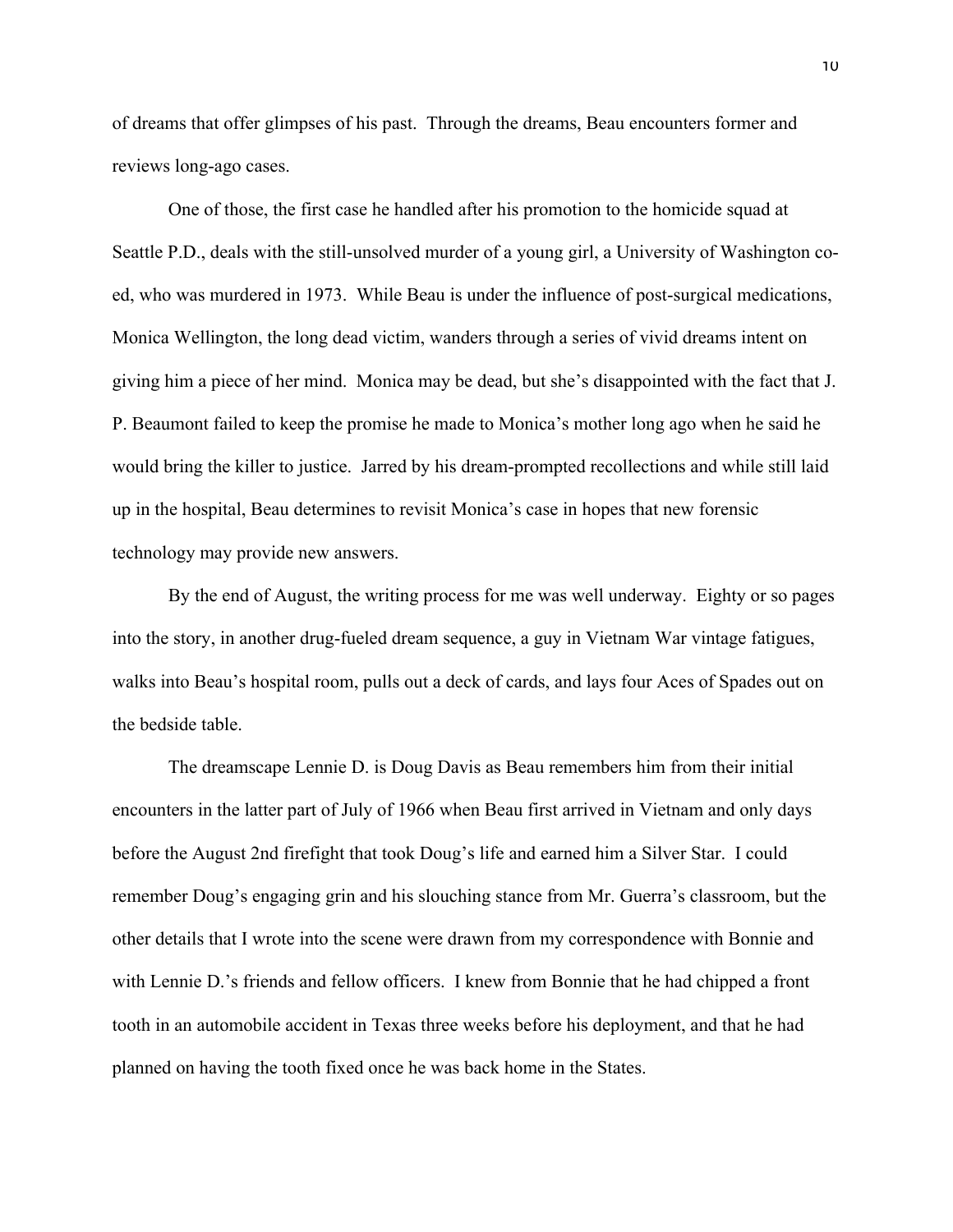The hospital scene finds Beau and Doug chatting together as though only days rather than nearly half a century had passed. As I wrote the dialogue, I found myself shedding real tears for the Doug Davis I had known and lost so very long ago. When the apparition Doug charges Beau with finding the unnamed woman to whom Doug was engaged at the time of his death, someone Beau knew nothing about, it struck me as an unlikely mission to be assigned to an ailing homicide cop so many years after the fact.

 One of the things that puzzled me as the story continued was Beau's reticence to discuss the situation with anyone else, including his wife, Mel, his boss, Ross Connors, his son, Scott, or his best friend, Ron Peters. I couldn't understand why he was so close-mouthed about it.

 Sometimes, when I don't understand something that's going on with one of my characters, the only way for me to find answers to those questions is to keep writing, and that's what I did. During Beau's second encounter with his commanding officer in Vietnam, Lennie D. lends Beau a book to read, a 1600 page copy of the *Rise and Fall of the Third Reich.* Not only does he lend Beau the book, he also urges him to read it, with a grinning warning him that there will be pop quiz once he finishes.

 Days later, during the lethal fire-fight in which Lennie D. is killed, J.P. Beaumont's life is spared because the pages of that book, carried inside his shirt, were between him and the three pieces of shrapnel that would otherwise have taken his life. Beau credits the fact that he is still alive to Lennie D.'s kindness in lending him that book.

So why wasn't he talking about it? I still didn't understand.

 By then it was early September and time for Bill and me to make our annual pilgrimage down to Ashland, Oregon, to see the plays at the Oregon Shakespeare Festival. On the way back, I had agreed to do a book-signing event at the library in Lincoln City.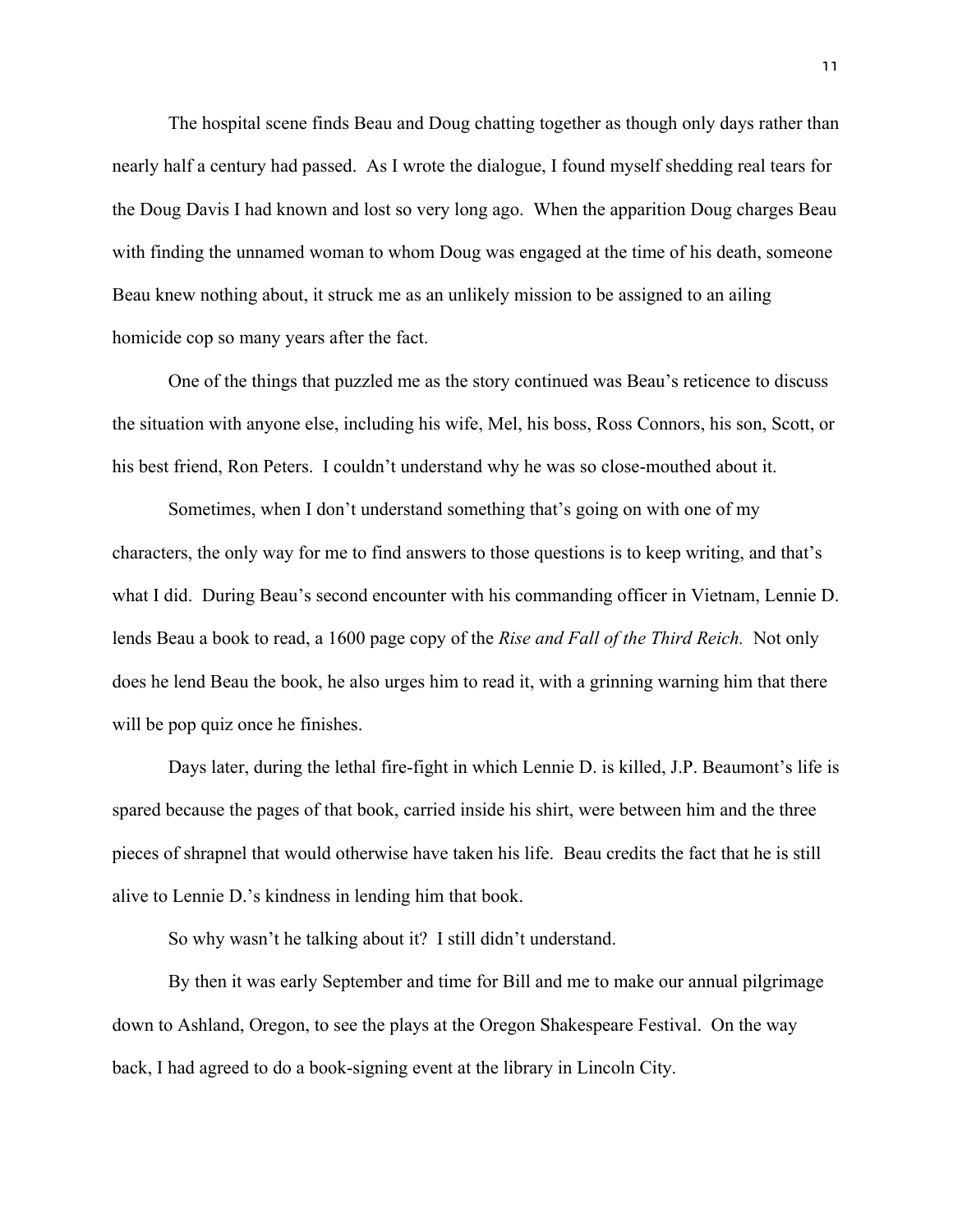During the presentation, in a discussion of Joanna # 15, *Judgment Call,* I told about the people who were mentioned on the dedication page for that book, some of whom happened to be in the audience that very evening. Randy Tucker, was a Marine who served in Vietnam and who later spent years serving on Presidential security details. After leaving the military, he worked as a motorcycle cop in Portland, Oregon. In the eighties, he was diagnosed with a brain tumor his doctors warned would kill him within a matter of months.

 Randy was a Marine, however. (By the way, there's no such thing as an ex-Marine.) He and his wife, Loretta, fought that tumor tooth and nail for the next thirty years. He had finally lost the battle only a year earlier. The dedication page of *Judgment Call* says, "For Loretta, in memory of Randy. *Semper fi.*"

 After my presentation ended and as I made my way to the signing table, a young man, probably somewhere in his early twenties, approached me and asked if I'd mind introducing him to the Marine's widow. Loretta was standing right there. When I introduced them, he held out his hand, looked Loretta directly in the eye, and said, "*Semper fi*." To which she responded, "And to you."

 It was a magic moment. In that noisy, crowded space, it seemed as though those two people were alone on the planet, exchanging a heartfelt, traditional greeting.

 After the crowd died down, the young Marine made his way over to my table and sat down in front of me. He told me his name was Rhys and explained that he had just come back from a three-mile run on the sandy beach as part of his rehab while he recovered from dual knee replacement surgery. Having just written about Beau's dual knee replacement, that seemed like quite a coincidence, but when I looked at Rhys, he struck me as far too young to need two new knees. That was before he told me about them.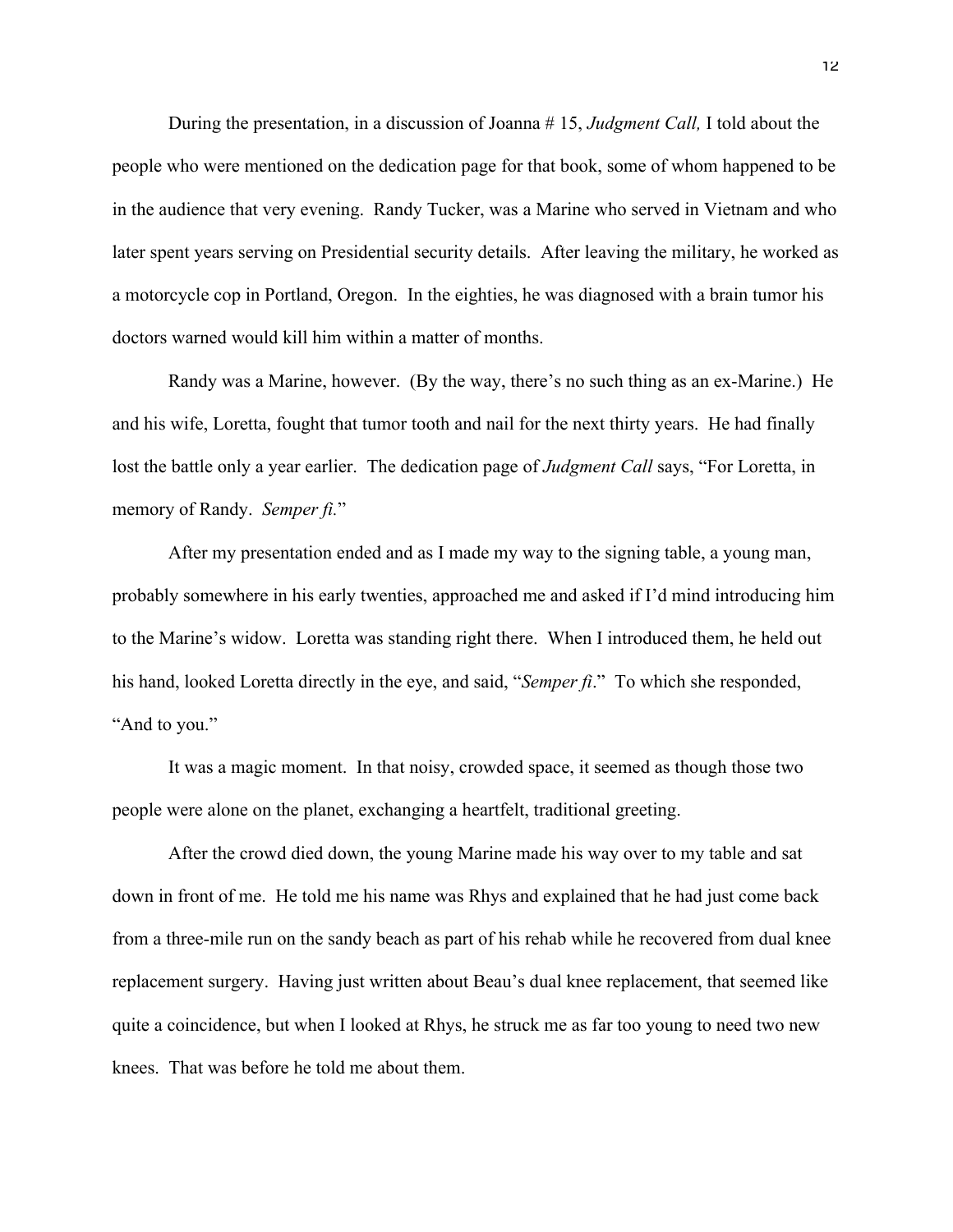I'm not sure if the incident occurred in Afghanistan or Iraq, but when Rhys was caught in a firefight, a copy of my book *Devil's Claw,* the first book of mine he ever read, happened to be between his knees and the bullets. The pages of the book took enough of the impact that doctors were able to replace his knees rather than having to amputate both legs.

 The story was so much like the scenario with Beau in my fictional work that it was jawdropping!!! I have yet to see the actual bullet-ridden book, but Rhys tells me he still has it and that when he locates it, he intends to show it to me.

 Fueled with that story, I came home from Lincoln City determined to finish the book. As I continued writing and as Beau embarked on his mission for Lennie D, that of finding Doug's missing fiancée, what was going on became increasingly clear to me. Beau was walking around carrying a burden of guilt due to the fact that after he came home from the war, he had made no effort to reach out to Bonnie--to find her and comfort her in her loss.

 Obviously that's not the whole story of *Second Watch,* but it's an integral part of it. As first Doug and then Bonnie came to life on the pages of the manuscript, I realized that I was living their love story with them, not as part of it, but as a caring observer., as someone who understood about what they had shared and what they had lost. It was inspiring to see that all these years later, Bonnie is as true to her Douglas--she's the only one who calls him that--as she was on the day they met in the fall of 1965.

It's a heartbreaking story. It's a loving story. It's a story I'm honored to tell.

 I wanted the world to know about Doug, the guy his army pals called Lennie D. I wanted people to know that he was one of the many unsung heroes of that terrible war, a guy who earned his Silver Star trying to save others. He was only one of the 58,000 who died. After Doug died, his younger brother, Blaine, who was my age, signed up and served in Vietnam as well. Blaine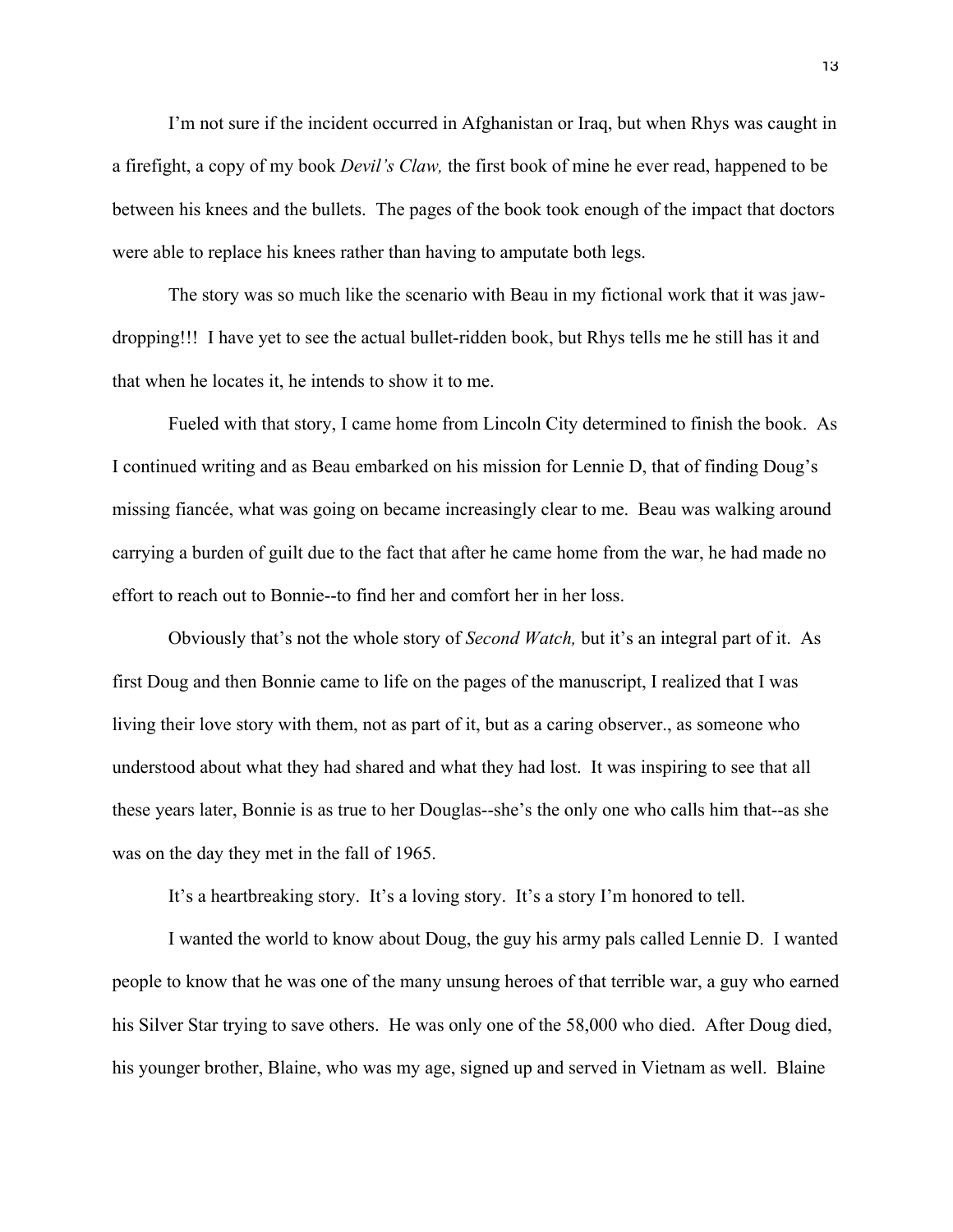came home from the war as one of the Walking Wounded. The price their mother, Bena Cook, paid for her two brave sons is incalculable. The tragedy, of course, is that there are so many other families out there who paid similar prices with their own terrible losses, ones that often went ignored and have been swept under a our country's carpet of forgetfulness.

 In the process of honoring Doug and Bonnie, I ended up honoring the other six boys from Bisbee as well. All seven of their names are on a gold plaque affixed to a slab of granite in front of Bisbee High School. They're the ones from our small town who went away to war and didn't make it home alive.

 Bonnie and I worked together to get every snippet of Lennie D.'s subplot story straight. Last week we finished the manuscript, and I sent it to my editor in New York. This past weekend, one of the guys who was deployed to Vietnam with Doug, but who served in a different unit, sent an e-mail to Bonnie having heard of her and of our efforts through another vet. He shared his memories of Doug and his sense of guilt for not reaching out to the family or to Bonnie in all these years.

 This colleague's way of dealing with the tragedy of Doug's loss is almost a mirror image of J. P. Beaumont's. I was struck by the validation of Beau's feelings and actions, feelings actions that puzzled me when writing them weeks earlier. Along with his e-mail, he sent a photo of Doug, one taken on July 31, 1966, only two days before he died. That photo is the one you saw at the top of this story. The guy in the photo was the one I knew all right, the antsy student standing in the center row of the Latin 2 class waiting for the bell to ring. I knew about the chipped tooth, but it was only in the photo that I saw it for the first time.

 I hope *Second Watch* does justice to Doug's memory and honors Bonnie for her enduring love as well as for her terrible loss. My readers are the ones who will make that final